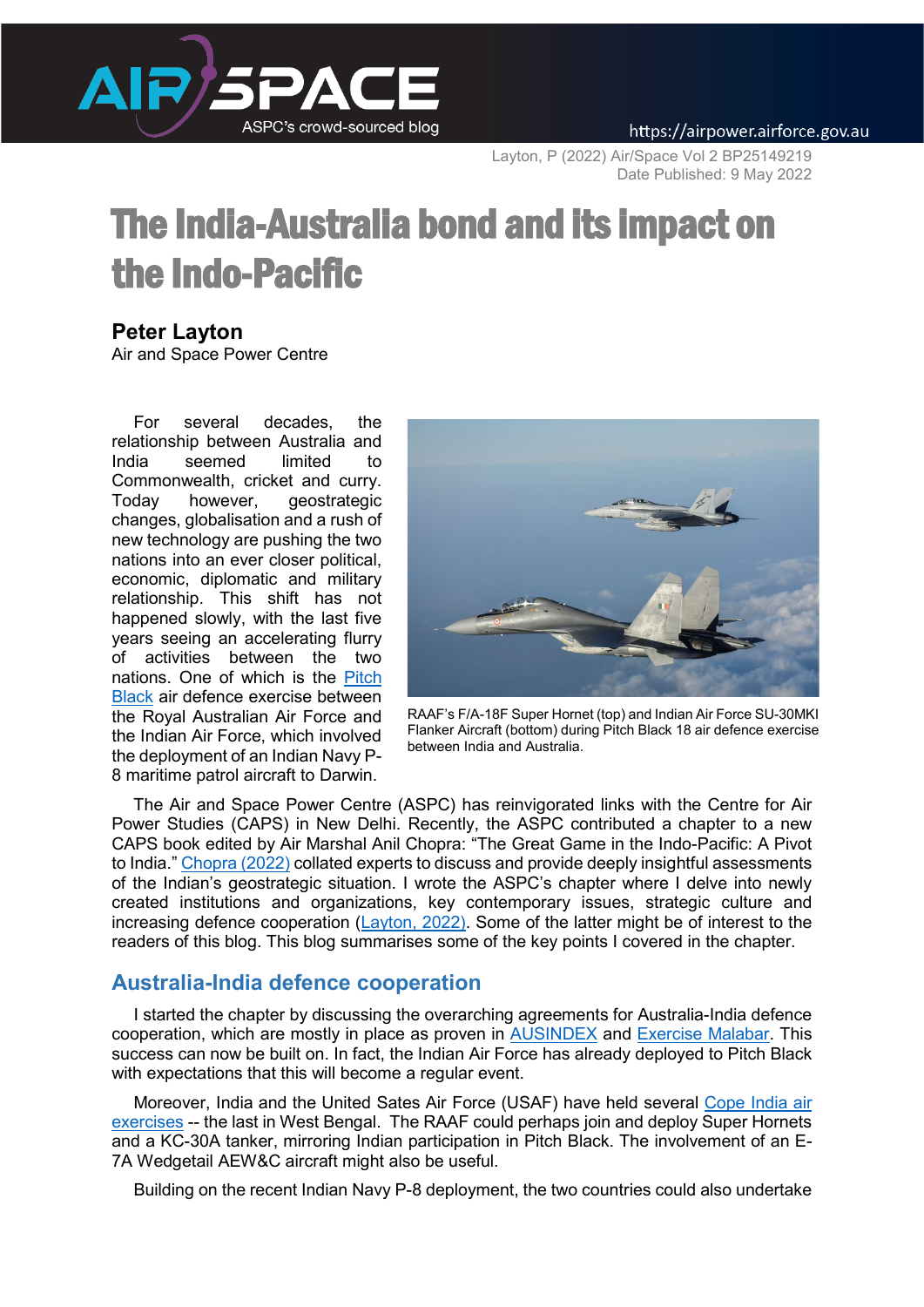reciprocal P-8 maritime surveillance patrols through each other's airfields. Australia is [upgrading the Cocos Islands airfield](https://www.minister.defence.gov.au/minister/melissa-price/media-releases/contract-awarded-cocos-keeling-islands-runway-upgrade) for P-8 use while India is [upgrading the runways](https://www.business-standard.com/article/defence/new-naval-base-in-andamans-boosts-military-posture-in-indian-ocean-119012501573_1.html) at Indian Naval Station's Kohassa and Baaz on the North Andaman and Great Nicobar Island respectively. Maritime patrols through such airfields would deepen interoperability and significantly increase maritime domain awareness across the strategically important Malacca, Lombok and Sunda straits.

In a similar manner, the RAN could possibly develop a deeper relationship with the Indian Coast Guard as the RAN brings 12 [PV80 Arafura](https://www.navalnews.com/naval-news/2021/12/australia-launches-first-of-12-arafura-class-opvs/) Offshore Patrol Vessels (OPV) into service. The Indian Coast Guard has 26 OPVs in use, some twice the Arafura class's tonnage. Both Services could gain through cooperating in this new field.

#### **Joint warfare**

Another new area which I covered in the chapter is the potential for collaboration on joint warfare. India's army, navy and air force have considerable individual expertise and experience, however, [Hashim \(2021\)](https://defence.gov.au/adc/Publications/AJDSS/documents/volume3-number2/Can-Asians-fight-Organisational-cultural-impediments-to-the-conduct-of-Asian-high-tech-conventional-warfare.pdf) considers this is "less joint" than it could be. On the other hand, Australia having much smaller individual Services embraced "jointness" several decades ago. For example, Australia's Chief of Defence Force was first appointed in 1984 whereas [India's comparable position](https://theprint.in/defence/gen-bipin-rawat-is-first-cds-in-charge-of-jointness-defence-diplomacy-reforms/339959/) was established in 2020. India could leverage off Australia's considerable experience in joint organisational structures, staff processes and doctrinal matters to avoid repeating Australia's earlier missteps and to gain possibly useful insights from Australia's perceived successes.

In the same vein, Australia [recently invited India](https://www.thehindu.com/news/national/australia-keen-india-joins-exercise-talisman-sabre/article35708489.ece) to fully participate in Talisman Sabre in 2023. This is Australia's largest combined and joint, multilateral military training exercise and held biennially. Talisman [Sabre 21 included](https://www.defence.gov.au/exercises/talisman-sabre-21/participants) amphibious forces, brigade-sized land forces and considerable air assets from Australia, the US, Canada, Japan, South Korea, the UK and New Zealand. Involvement by India may enhance its joint warfare capabilities and interoperability with other Indo-Pacific militaries. Joint warfare may be a potential key area of military strength relative to regional competitors.

## **4IR prototype warfare**

Beyond operational matters, I further discussed how Australia and India could collaborate in innovative capabilities, particularly in the fourth industrial revolution's (4IR) prototype warfare concept [\(Layton, 2018\).](https://airpower.airforce.gov.au/publications/prototype-warfare-and-fourth-industrial-age) In this framework, several diverse prototypes are developed and then evaluated, with successful prototypes then produced in limited numbers for quick introduction into-service. The intent is to rapidly field a variety of low-cost, less complex systems and then replace these with improved variants or something totally new on a regular basis.

RAAF's [Plan Jericho](https://www.airforce.gov.au/our-mission/plan-jericho/jericho-implementation-model) fits this construct. The Jericho Edge team initially engages with partners to identify and understand emerging opportunities. The Edge team then brings in Jericho Labs to assemble communities of interest across large-organisations, start-ups, small companies and universities to discover, test, and prototype the identified opportunities. The separate Jericho Analytics team then tests the new ideas using net assessment, war gaming and red teaming. Recent examples include [balloon-born sensors](https://news.defence.gov.au/technology/balloons-give-raaf-cutting-edge-aerospace) to give wide-area situational awareness for tracking bushfires, using artificial intelligence [to locate life rafts](https://www.airforce.gov.au/news-and-events/news/ai-search-transform-search-rescue) in disaster at sea situations, and command and control [using augmented reality.](https://news.defence.gov.au/capability/new-way-looking-battlespaces)

Embracing the prototype warfare concept and combining this with Jericho processes could allow Australia and India to readily collaborate in the near term to create innovative capabilities for operations other than war. This covers a large field with both nations deeply involved in humanitarian and disaster relief activities [\(Canyon, 2021\),](https://apcss.org/nexus_articles/india-leading-international-hadr-cooperation-in-south-asia/) [maritime security,](https://www.dfat.gov.au/geo/india/joint-declaration-shared-vision-maritime-cooperation-indo-pacific-between-republic-india-and-government-australia) counter terrorism and the countering of grey zone activities [\(Layton, 2021\).](https://airpower.airforce.gov.au/publications/chinas-enduring-grey-zone-challenge)